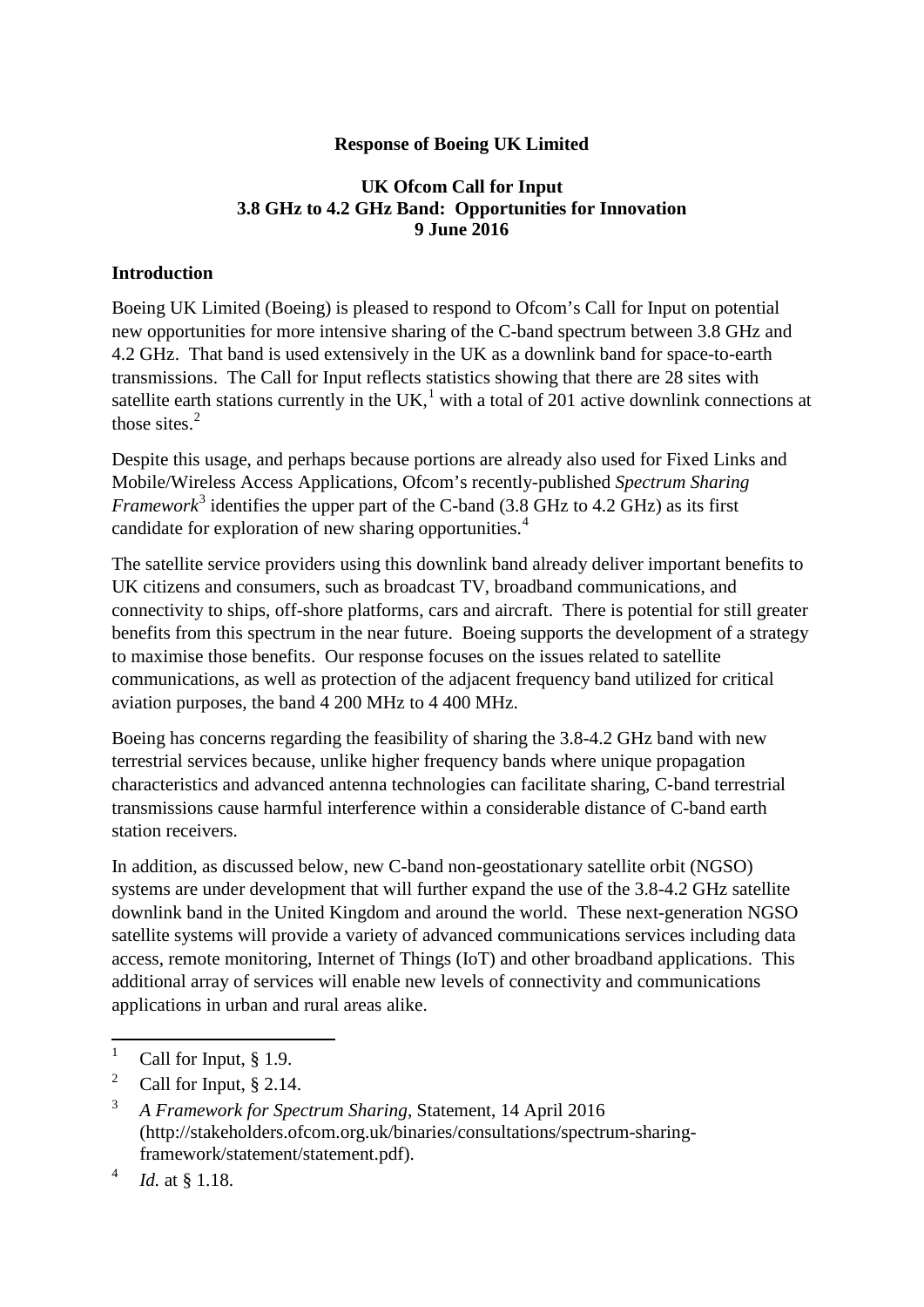In addition, Boeing is concerned with potential out of band emissions from terrestrial services impacting radio altimeters which utilize the adjacent radio frequency band 4.2-4.4 GHz. Radio altimeters are used to provide highly accurate measurements to determine the height an aircraft is above the Earth's surface during the approach, landing, and climb phases of aircraft operations.

# **Question 1: Given the nature of the incumbents and their use of the spectrum, what new types of applications do you foresee could access this spectrum on a shared basis? Please provide details on the potential applications and their characteristics of use as identified in the spectrum sharing framework.**

Boeing can see little room for new terrestrial applications for this band in the UK, particularly high density ubiquitous cellular users, given the current range of incumbent uses and services, and planned new satellite uses. In preparation for WRC-15, the ITU-R prepared an analysis summarising and synthesising the results of eleven separate spectrum sharing studies between terrestrial mobile and geostationary fixed-satellite services (FSS) operating in the 3.4-4.2 GHz and 4.5-4.8 GHz bands, and concluded that, "[t]he sharing between IMT-Advanced and FSS is feasible only when FSS earth stations are at known, specific locations, and deployment of IMT-Advanced is limited to the areas outside of the minimum required separation distances for each azimuth to protect these specific FSS earth stations."<sup>[5](#page-1-0)</sup>

The minimum required separation distances identified in the ITU-R analysis are sufficiently large that they would appear to preclude any practical deployment of typical terrestrial mobile service in the 3.8-4.2 GHz band. Specifically, with respect to "suburban/urban macro-cell deployment scenarios," the ITU-R analysis concluded that both a long-term interference criterion requiring "separation distances . . . at least in the tens of km," and a short-term interference criterion requiring separation distances that "exceed 100 km for most of the cases," and up to 525 km, would need to be met. $6$  Even in small-cell outdoor deployment scenarios, both a long-term interference criterion requiring separation distances "in the tens of km," and a short-term interference criterion requiring separation distances of "around 30 km in typical IMT-Advanced small-cell deployment using low antenna height in urban environment," but that can exceed 100 km, would need to be met.<sup>[7](#page-1-2)</sup>

With FSS earth stations "distributed widely across the UK"<sup>[8](#page-1-3)</sup> and many located near London,  $9$ it would be difficult or impossible to enforce this required separation with respect to typical mobile user terminals or handsets. Indeed, the analysis reflected in the Call for Input reinforces the difficulty of sharing, even among terrestrial services. Observing that fixed links operate primarily at the upper and lower extremes of this band, the Call for Input

<span id="page-1-0"></span><sup>5</sup> International Telecommunication Union, Radiocommunication Sector, "Sharing studies between International Mobile Telecommunication-Advanced systems and geostationary satellite networks in the fixed-satellite service in the 3 400-4 200 MHz and 4 500-4 800 MHz frequency bands in the WRC study cycle leading to WRC-15," Report ITU-R S.2368-0 (June 2015), at 32 ("*ITU-R Sharing Summary*").  $\overline{5}$ 

<span id="page-1-1"></span><sup>6</sup> *Id.* at 31.

<span id="page-1-2"></span> $^7$  *Id.* 

<span id="page-1-3"></span><sup>&</sup>lt;sup>8</sup> Call for Input,  $\S 2.7$ , Table 1.

<span id="page-1-4"></span><sup>9</sup> *Id.*, § 2.13, Figure 2.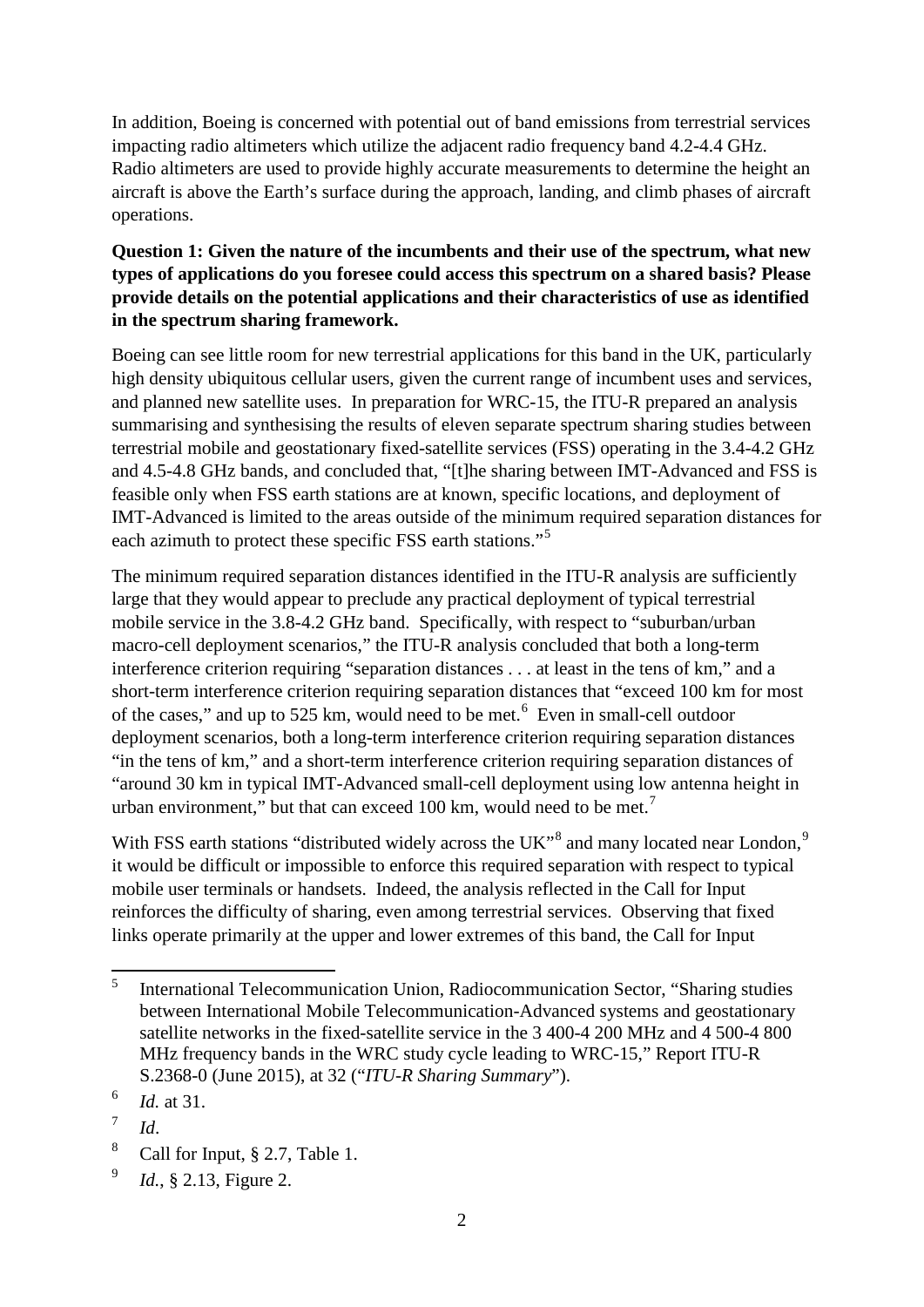explains that "[t]his is partly driven by the fact that fixed links observe a centre gap in Range 3 and that Ranges 4, 5, and 6 are prioritised for UK Broadband."[10](#page-2-0)

# **Question 2: Based on information provided in this Section, can you identify any barriers to enhanced sharing in the 3.8 GHz to 4.2 GHz band? Please use the Spectrum Sharing Framework, which identifies four types of barriers to spectrum sharing: lack of information; market barriers; technology barriers; and authorisation barriers.**

There are significant technological barriers to enabling new terrestrial uses in the radio frequency band 3.8-4.2 GHz. No studies have been conducted proving harmful interference to critical aviation safety systems will be avoided. Such studies must be performed prior to any allocation changes. Significant work has been done internationally to develop proper protection criteria. The results of this work can be found in ITU-R Recommendation 2059  $(2014)$ <sup>[11](#page-2-1)</sup>

In addition to sharing difficulties with incumbent users, new NGSO satellite systems are under development for use in this band that, when deployed, will significantly complicate the sharing calculus that the Call for Input describes. At WRC-15, Resolution 157 was adopted recognising that new NGSO satellite constellations with circular orbits have "the potential to augment substantially the capacity, spectrum efficiency and benefits derived from GSO and non-GSO systems operating in" this band, among others.<sup>[12](#page-2-2)</sup> Resolution 157, therefore, called for studies to examine operational issues associated with the use of this band for NGSO constellations with circular orbits, because the current power flux-density (PFD) limits, developed for NGSO satellites with highly-elliptical orbits (HEO), may not be suitable.<sup>[13](#page-2-3)</sup> Satellite-based service providers and manufacturers are actively pursuing efforts to assist with these studies, as well as to design and deploy C-band NGSO constellations that would be compatible with the new ITU-R rule revisions, when available.

<span id="page-2-0"></span>*Id.* at § 2.19-2.20.  $10$ 

<span id="page-2-1"></span><sup>&</sup>lt;sup>11</sup> Recommendation ITU-R M.2059-0 (02.2014) Operational and technical characteristics and protection criteria of radio altimeters utilizing the band 4 200-4 400 MHz (available https://www.itu.int/dms\_pubrec/itu-r/rec/m/R-REC-M.2059-0-201402-I!!PDF-E.pdf).

<span id="page-2-2"></span><sup>12</sup> World Radiocommunication Conference, WRC-15, Resolution 157, *Study of technical and operational issues and regulatory provisions for new non-geostationary-satellite orbit systems in the 3700-4200 MHz, 4500-4800 MHz, 5925-6425 MHz and 6725-7025 MHz frequency bands allocated to the fixed-satellite service* (2015), at 1 ("Resolution 157").

<span id="page-2-3"></span><sup>&</sup>lt;sup>13</sup> *Id.* at 2 (calling for ITU-R to conduct studies with the purposes of, first, "in the frequency band 3700-4200 MHz (space-to-Earth), identification of possible revision of Article 21, Table 21-4 for non-GSO FSS satellites, with a view to enabling new non-GSO systems to operate in these FSS frequency bands, while ensuring that existing primary services, i.e. the mobile service and fixed service, are protected and maintaining the existing Article 21 pfd limits for GSO networks"; and second, "in the frequency bands 3 700-4 200 MHz (spaceto-Earth) and 5 925-6 425 MHz (Earth-to-space), the Article 22 epfd↓ limits and epfd↑ limits applicable to non-GSO systems with a view to enabling additional non-GSO systems to operate in these frequency bands, while ensuring that GSO networks are protected from unacceptable interference pursuant to No. 22.2 and existing protection criteria."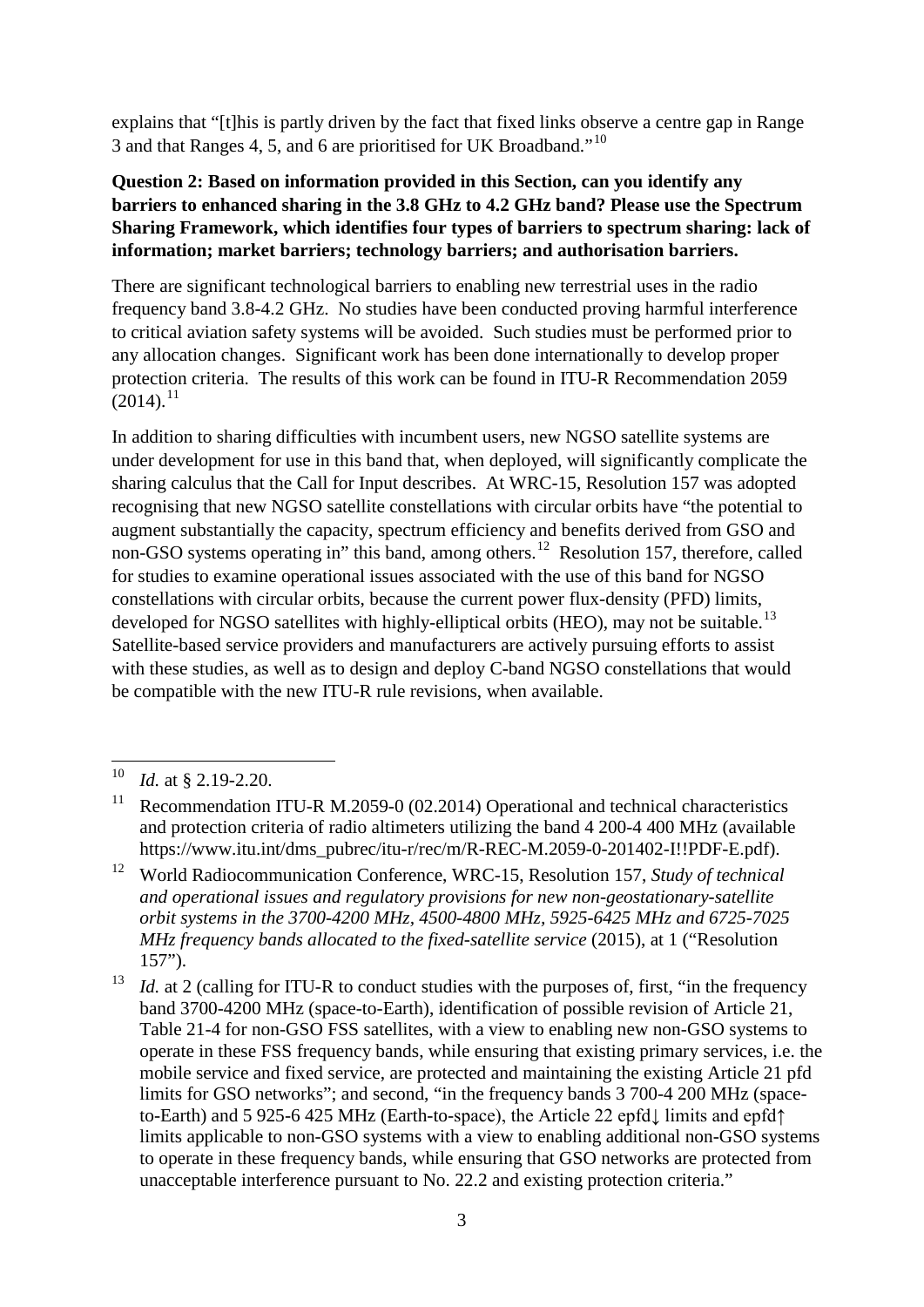During its April 2016 meeting, ITU-R WP 4A considered a Working Document towards a preliminary draft new Recommendation (WD-PDNR) on technical and regulatory provisions for GSO/NGSO FSS sharing in this band. The result was a new Working Document contained in Annex 5 to the April 2016 WP 4A Chairman's Report (Doc. 4A/63). That document provides the first steps for the required analysis work to properly address the issues identified in Resolution 157 (WRC-15). This work involves studies of frequency sharing between NGSO systems and GSO FSS, MSS and BSS networks. The objective is to identify new epfd limits for Article 22 applicable to circular-orbit NGSO systems that will ensure appropriate protection of GSO networks while enabling use of the same FSS spectrum by new circular-orbit NGSO systems, thereby significantly enhancing spectrum use.

Thus, as Ofcom examines the potential for new and more intense sharing of this band with terrestrial services, any such sharing scheme must also take into account the additional impending band sharing already contemplated as a result of the deployment and operation of new circular-orbit NGSO satellite constellations. Indeed, Ofcom should defer consideration of more intense sharing of this band by terrestrial services until the ITU-R completes the studies described in Resolution 157 with respect to sharing already under examination by new satellite-delivered services.

New circular-orbit NGSO constellations are likely to utilise ubiquitously-deployed user terminals for IoT and related broadband connectivity applications. Such deployment will raise sharing issues that are even more challenging than those presented by the existing FSS earth stations and other services in the band. As the ITU-R Sharing Summary concluded: "When FSS earth stations are deployed in a typical ubiquitous manner or with no individual licensing, sharing between IMT-Advanced and FSS is not feasible in the same geographical area since no minimum separation distance can be guaranteed."[14](#page-3-0)

The uncertainty of new terrestrial services, the need to protect critical aviation safety, and the emergence of new NGSO constellations have implications for all four types of barriers identified by Ofcom in its *Spectrum Sharing Framework*, as follows*.*

*First*, with respect to lack of information, there is not yet sufficient information available regarding new terrestrial system characteristics or applications contemplated in this proceeding, and sharing between terrestrial and new NGSO satellite systems is under study at the ITU. As Ofcom recognised, "potential sharers have examined the feasibility of sharing bands by carrying out studies based on publicly available information (such as ITU-R documentation)."[15](#page-3-1) However, no studies have been conducted at the ITU with respect to studying adjacent frequency bands used by safety services.

*Second*, there are clear market barriers. The emergence of new C-band NGSO constellations that will use this band create uncertainty, which constrains providers' ability to commit development resources to new terrestrial services. In addition, Ofcom efforts to introduce new terrestrial services in this band may hamper the development of circular-orbit NGSO systems, which may ultimately offer even better services to the public. As the *Spectrum Sharing Framework* recognises, "uncertainty about security of spectrum access and long term

<span id="page-3-0"></span>ITU-R Sharing Summary at 32. 14

<span id="page-3-1"></span><sup>15</sup> *Spectrum Sharing Framework* at § 5.15.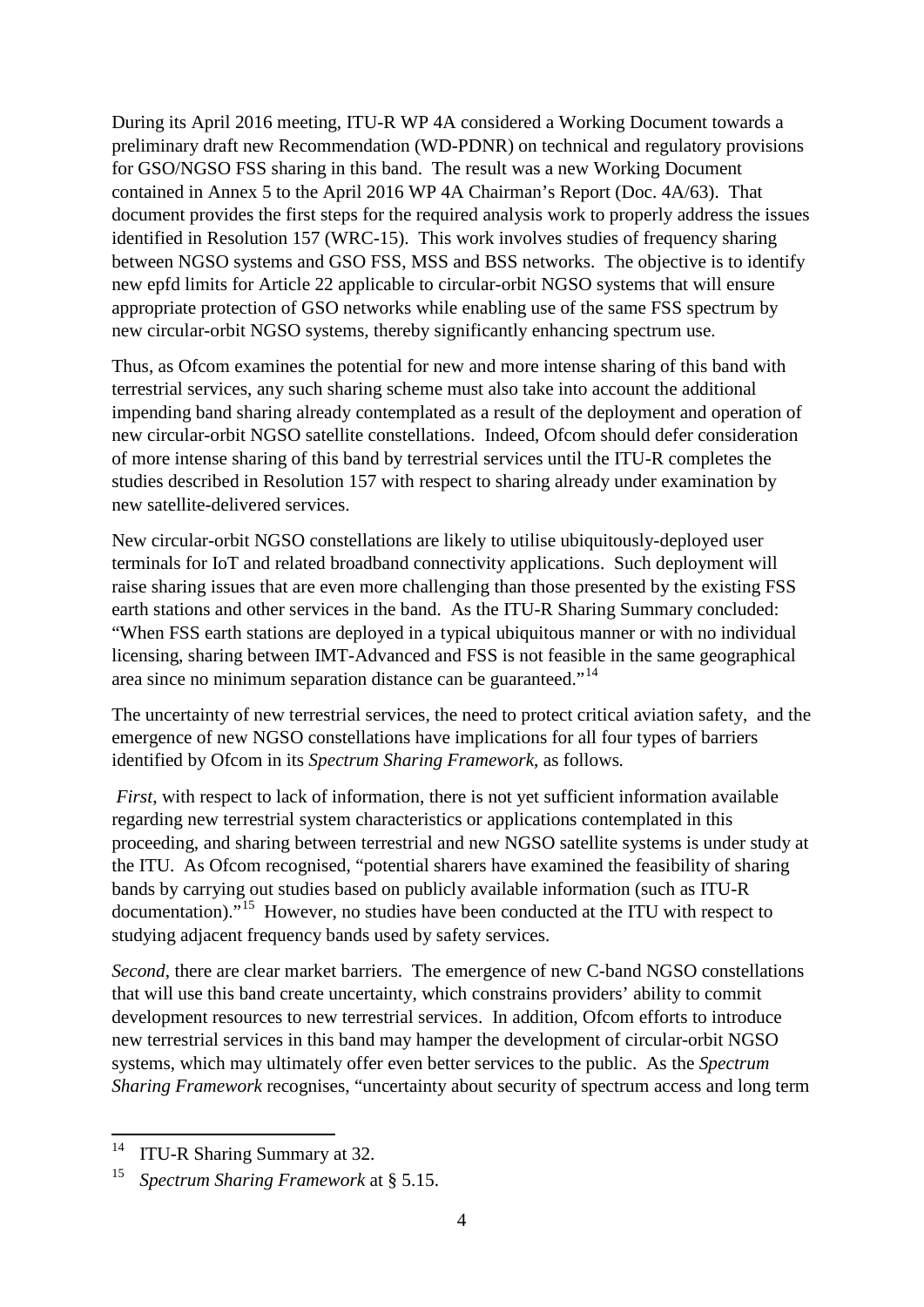availability to guarantee a quality of service makes the funding of innovative services and applications challenging."<sup>[16](#page-4-0)</sup>

*Third*, there are technology barriers to the introduction of more intense sharing of this band with terrestrial services at this time. As the *Spectrum Sharing Framework* recognises, "coexistence challenges are a potentially significant barrier to sharing and . . . these issues are relevant both when private parties are trying to strike a sharing deal; by spectrum trading, and when Ofcom is considering a specific sharing opportunity."<sup>[17](#page-4-1)</sup> Here, the ITU-R is still studying coexistence issues in this band, including for new circular-orbit NGSO constellations now under development.

*Fourth*, there are authorisation constraints, which derive from the uncertainty described above. As the *Spectrum Sharing Framework* recognises, "the steps needed to understand coexistence issues, and in some cases the need for us to consult before issuing a licence" can create delay in authorising additional services in a given band.[18](#page-4-2) This is particularly so when multiple potential new services are emerging simultaneously, such as here, with respect to both new NGSO constellations and potential new terrestrial services.

# **Question 3: Do you agree with our initial assessment of a potential application of a tiered authorisation approach in this band?**

**If yes, please provide as much detailed information as possible of how you consider any tiered authorisation approach may enable greater spectrum sharing and how it could be implemented in practice.** 

**If no, please describe the spectrum access method that you consider may best meet any requirements you have to access spectrum in the 3.8 GHz to 4.2 GHz band. Please give specific details of how you would envisage this working in practice, where appropriate with reference to the tools and enablers identified in the Spectrum Sharing Framework.** 

In concept, a tiered approach could be feasible, but the design of the tiers should require any new services to accommodate and protect (1) those services that are already operating in the band, including FSS earth station downlinks, fixed links, and the UK Broadband service; and (2) circular-orbit NGSO satellite constellations, which are already contemplated and now under development for this band.

These recommendations have certain implications for the specific tiers proposed in the Call for Input. Tier 1, as proposed, would "comprise the bands' incumbent services" and "spectrum access rights would fall within a given range of frequencies and geographic areas not accessed by other tiers."[19](#page-4-3) Future services from circular-orbit NGSO constellations should be accommodated within Tier 1. The long lead time to develop and deploy such constellations, as well as their nationwide –even global – footprint and substantial benefits to

**.** 

<span id="page-4-0"></span><sup>16</sup> *Id.* at § 5.30.

<span id="page-4-1"></span><sup>17</sup> *Id.* at § 5.33.

<span id="page-4-2"></span><sup>18</sup> *Id.* at § 5.34.

<span id="page-4-3"></span><sup>&</sup>lt;sup>19</sup> Call for Input at § 3.7.1.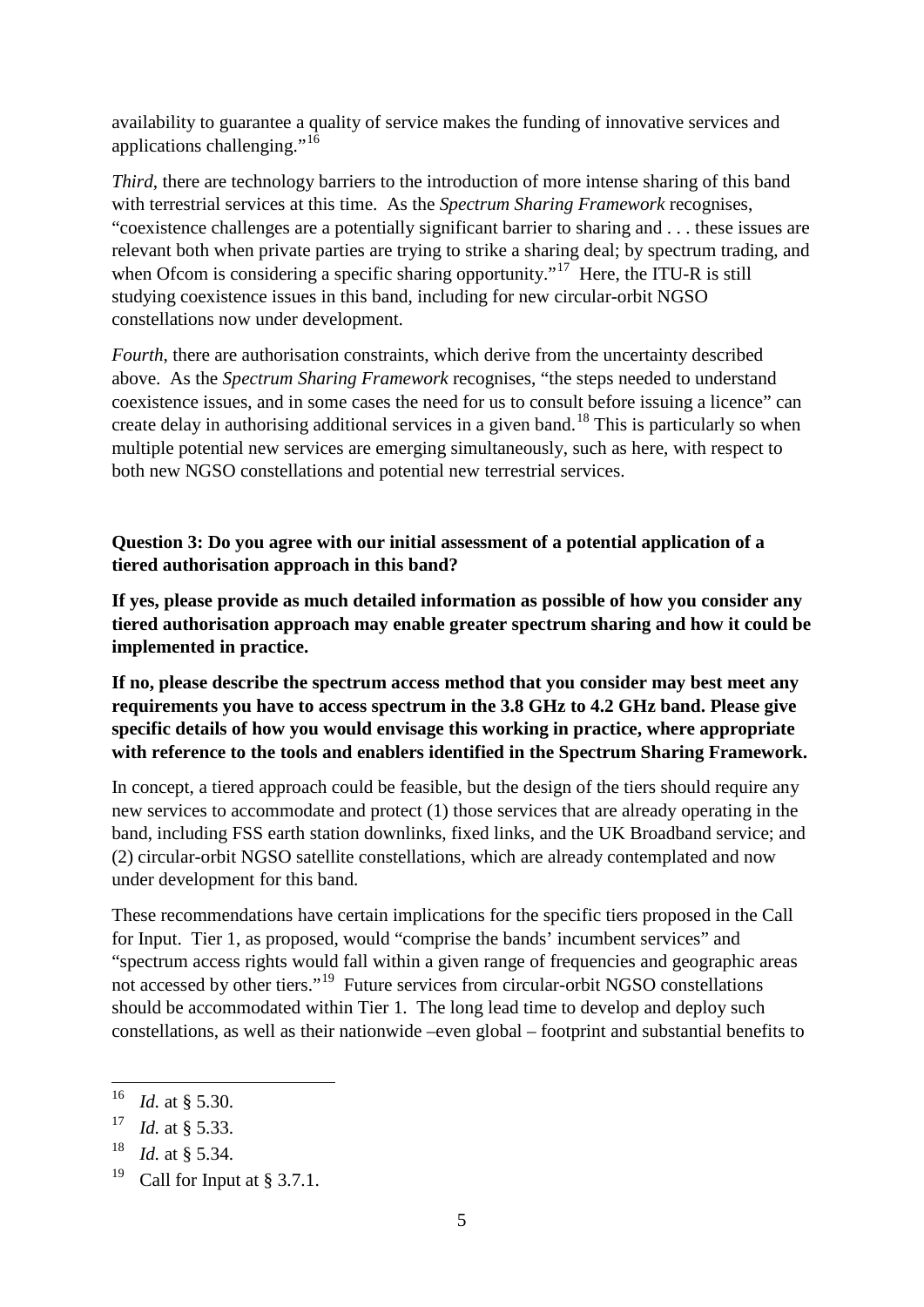the public, mean that it is impractical to relegate them to a lower tier, where interference concerns might degrade or even preclude delivery of service.

For example, ITU-R Resolution 157, when calling for study of the operation of circular-orbit NGSO systems in this band, explicitly protects incumbent services in these bands. For example, Resolution 157 requires that "enabling GSO networks and non-GSO systems to make the most efficient use of satellite orbits and frequency bands allocated to the FSS *shall take into consideration* the other services to which those frequency bands are also allocated on a primary basis," and recognises the existence of additional regional allocations to terrestrial fixed and mobile services in this band.<sup>20</sup> In the same way, Ofcom should avoid precipitous action that would foreclose the availability of new services from circular-orbit NGSO systems in this band before the constellations, literally, have gotten off the ground.

Therefore, the presence of new circular-orbit NGSO constellations will also affect the design of Tier 2, proposed as new geographic licences that would "allow the same spectrum to be used simultaneously in different locations," essentially through regional licences that carry "a set of defined technical conditions."<sup>21</sup> NGSO constellations, however, will have nationwide coverage, meaning that the technical conditions would need to be developed such that any such regional Tier 2 licences do not cause harmful interference to these satellite services.

Opportunistic spectrum access under Tier 3, which would permit use on a secondary basis of devices that are "able to determine whether or not a particular frequency is available and determine that its use will not cause undue interference to incumbent users" would similarly need to detect and accommodate use of the band by circular-orbit NGSO constellations.

# **Question 4: Should a potential future tiered authorisation approach to spectrum access in the 3.8 GHz to 4.2 GHz band accommodate changes from incumbent services of the spectrum? I.e. should new licences or variations to existing fixed link and satellite earth station licences be allowed to continue on a first-come-first-served co-ordinated basis?**

Boeing believes that existing services – including GSO and NGSO FSS earth station receive operations – should be given primary status throughout the 3.8 GHz to 4.2 GHz band and the nation. Both geographic Tier 2 and opportunistic Tier 3 should be required to modify their systems and services, if required by to accommodate expanded service from these existing and contemplated services and licencees. As the Call for Input recognises, "if we proceed with a multi-tiered authorisation approach then we should also continue to allow Tier 1 licencees to grow their businesses in this band, and on the continued basis of first-come-firstserved coordination mechanisms that these licences are currently subject to." $22$  Satellite development and deployment costs are extremely high and satellite operators should be

<span id="page-5-0"></span>Resolution 157 at 2 (emphasis added). Similarly, Resolution 157 further resolves that the studies it describes shall "in no way change the protection criteria and protection levels defined in those criteria for the GSO FSS, the fixed service and the mobile service" and "ensure protection of the existing non-GSO FSS systems with highly-elliptical orbits," *Id.*  at 3. 20

<span id="page-5-1"></span><sup>&</sup>lt;sup>21</sup> Call for Input at § 3.5.1.

<span id="page-5-2"></span><sup>22</sup> *Id.* at § 3.10.